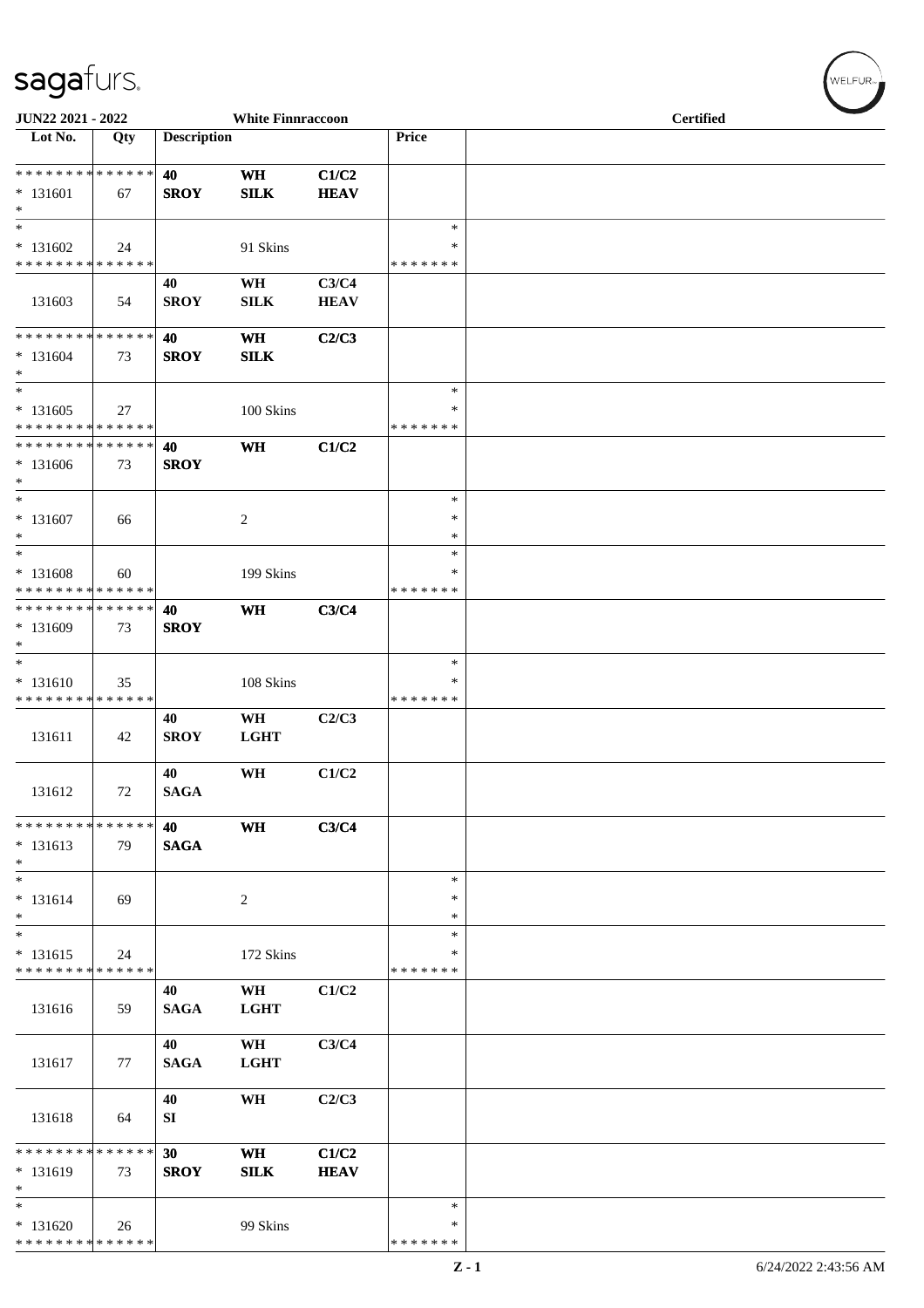## sagafurs.

| JUN22 2021 - 2022                                                       |     |                    | <b>White Finnraccoon</b>  |                      |                                   | <b>Certified</b> |  |
|-------------------------------------------------------------------------|-----|--------------------|---------------------------|----------------------|-----------------------------------|------------------|--|
| $\overline{\phantom{1}}$ Lot No.                                        | Qty | <b>Description</b> |                           |                      | Price                             |                  |  |
| **************<br>$* 131621$<br>$\ast$                                  | 67  | 30<br><b>SROY</b>  | <b>WH</b><br>${\bf SILK}$ | C3/C4<br><b>HEAV</b> |                                   |                  |  |
| $\overline{\phantom{1}}$<br>$* 131622$<br>* * * * * * * * * * * * * *   | 24  |                    | 91 Skins                  |                      | $\ast$<br>$\ast$<br>* * * * * * * |                  |  |
| 131623                                                                  | 68  | 30<br><b>SROY</b>  | WH<br>SILK                | C3/C4                |                                   |                  |  |
| **************<br>$* 131624$<br>$\ast$                                  | 79  | 30<br><b>SROY</b>  | WH                        | C1/C2                |                                   |                  |  |
| $_{\ast}^{-}$<br>$* 131625$<br>* * * * * * * * * * * * * *              | 72  |                    | 151 Skins                 |                      | $\ast$<br>∗<br>* * * * * * *      |                  |  |
| * * * * * * * * * * * * * *<br>$* 131626$<br>$\ast$                     | 79  | 30<br><b>SROY</b>  | <b>WH</b>                 | C3/C4                |                                   |                  |  |
| $\overline{\phantom{a}^*}$<br>$* 131627$<br>* * * * * * * * * * * * * * | 33  |                    | 112 Skins                 |                      | $\ast$<br>$\ast$<br>* * * * * * * |                  |  |
| 131628                                                                  | 41  | 30<br><b>SROY</b>  | WH<br><b>LGHT</b>         | C2/C3                |                                   |                  |  |
| 131629                                                                  | 85  | 30<br><b>SAGA</b>  | WH                        | C1/C2                |                                   |                  |  |
| **************<br>$* 131630$<br>$\ast$                                  | 85  | 30<br><b>SAGA</b>  | <b>WH</b>                 | C3/C4                |                                   |                  |  |
| $\overline{\phantom{0}}$<br>$* 131631$<br>$\ast$                        | 78  |                    | $\overline{2}$            |                      | $\ast$<br>$\ast$<br>$\ast$        |                  |  |
| $*$<br>$* 131632$<br>$\ast$                                             | 78  |                    | 3                         |                      | $\ast$<br>$\ast$<br>$\ast$        |                  |  |
| $\ast$<br>$* 131633$<br>$\ast$                                          | 78  |                    | 4                         |                      | $\ast$<br>$\ast$<br>$\ast$        |                  |  |
| $\ast$<br>$* 131634$<br>$\ast$                                          | 78  |                    | $\sqrt{5}$                |                      | $\ast$<br>∗<br>$\ast$             |                  |  |
| $\ast$<br>$* 131635$<br>* * * * * * * * * * * * * *                     | 78  |                    | 475 Skins                 |                      | $\ast$<br>*<br>* * * * * * *      |                  |  |
| * * * * * * * * * * * * * *<br>$* 131636$<br>$\ast$                     | 91  | 30<br><b>SAGA</b>  | <b>WH</b><br><b>LGHT</b>  | C3/C4                |                                   |                  |  |
| $_{\ast}^{-}$<br>$* 131637$<br>* * * * * * * * * * * * * *              | 65  |                    | 156 Skins                 |                      | $\ast$<br>∗<br>* * * * * * *      |                  |  |
| 131638                                                                  | 75  | 30<br>SI           | WH                        | C1/C2                |                                   |                  |  |
| * * * * * * * * * * * * * *<br>$* 131639$<br>$\ast$                     | 91  | 30<br>SI           | WH                        | C3/C4                |                                   |                  |  |
| $\overline{\phantom{a}^*}$<br>$* 131640$<br>* * * * * * * * * * * * * * | 65  |                    | 156 Skins                 |                      | $\ast$<br>∗<br>* * * * * * *      |                  |  |

 $(w$ ELFUR<sub>m</sub>